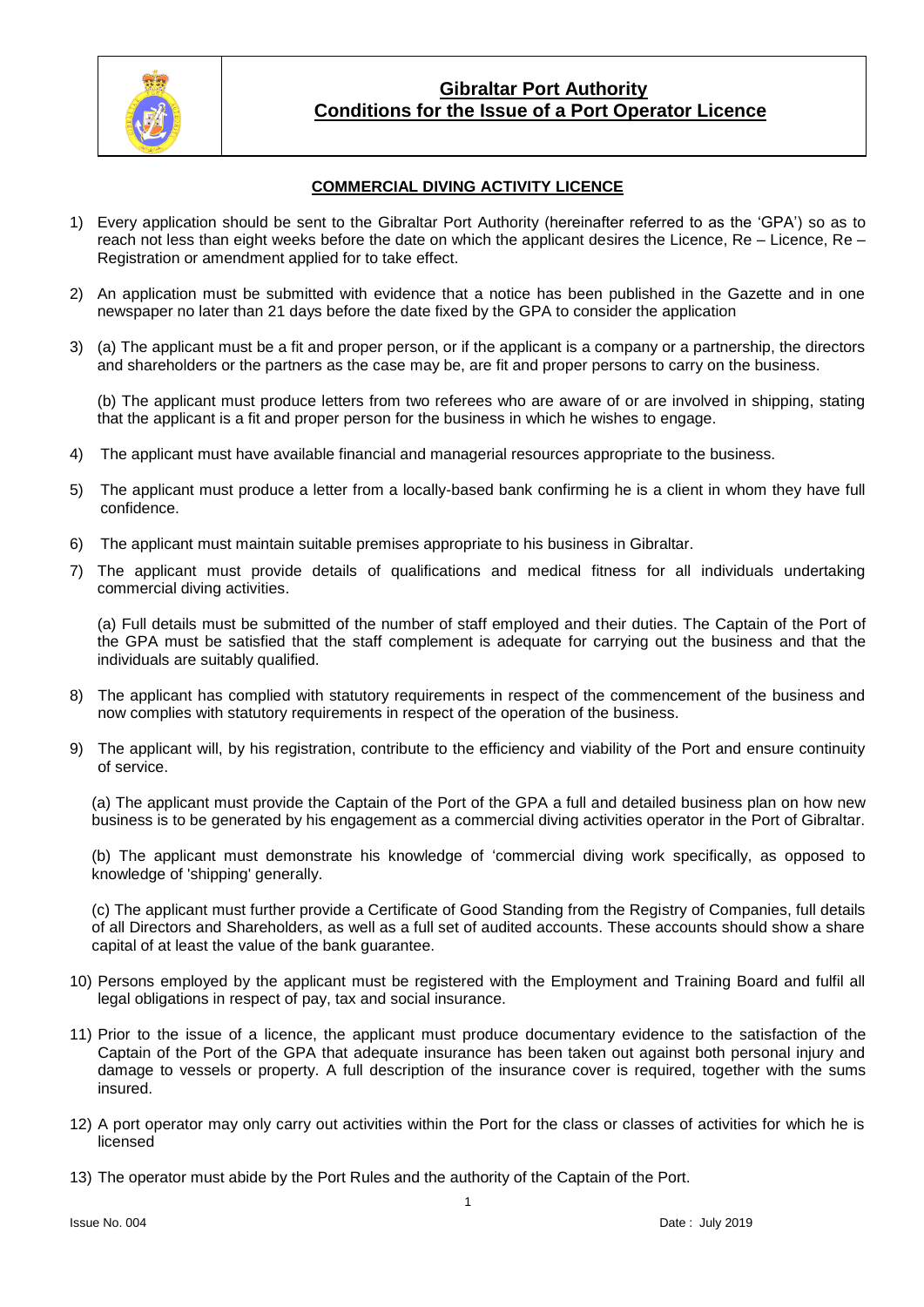

# **Gibraltar Port Authority Conditions for the Issue of a Port Operator Licence**

- 14) If the GPA believes that any of the above conditions are not met to its satisfaction, it may suspend or withdraw a licence at any time.
- 15) A Port Operator Licence holder must settle all port dues, levies and fees within 30 days of billing, and in default, the licence may be suspended or revoked.
- 16) A Port Operator Licence is valid for twelve months and must be renewed annually.
- 17) An applicant shall, within seven days of being notified that he/they have been licensed or re licensed by the Authority, send to the GPA such particulars as may be prescribed in respect of all appropriate Port Workers employed by him with an application that they be registered or re-registered as Port Workers.
- 22 (a) Charges for Port Operations:

| On first registration as a Port Operator, for an operator first registered after 3 May 2001 a $\mid$ £ 1,000 |        |
|--------------------------------------------------------------------------------------------------------------|--------|
| one-off fee                                                                                                  |        |
| An Annual Re- Registration fee as a Port Operator                                                            | £100   |
| An Annual fee for a Commercial Diving Activity Licence                                                       | £1,000 |

(b) Fees for registration and re – registration of Port Workers:

|   | Worker<br>---<br>Annua <sub>r</sub><br>stratior<br>tor<br>tee.<br>OIS.<br>∩ī<br>ורי<br>R PL | - |
|---|---------------------------------------------------------------------------------------------|---|
| - | Port<br>Worker<br>tee<br>tor<br>tration<br>Annuai<br>ĸe.<br>≺eɑıstr<br>Οt<br>-<br>ີ         | - |

(c) Fees for Certificates and licenses:

| Fees for the Issue or Renewal of a certificate of registration as a Port Operator | £5 |
|-----------------------------------------------------------------------------------|----|
| Fee for the Issue or Renewal of a certificate of registration as a Port Worker    | £5 |
| Fee for the Issue of a duplicate certificate                                      | £5 |
| Fee for the Endorsement of a certificate of registration                          | £5 |
| Fee for the Amendment of a certificate of registration                            | £5 |

#### (d) Fees for Inspection and Copies:

| Fee for Inspection of a licence                      | £ 10 |
|------------------------------------------------------|------|
| Fee for a certified copy of a licence or certificate | £5   |
| Fee for inspection of an application                 | £5   |
| Fee for a copy of an application                     | £5   |

23) The Captain of the Port of the Gibraltar Port Authority reserves the right to amend the conditions for issue of a Port Operator Licence at any time.